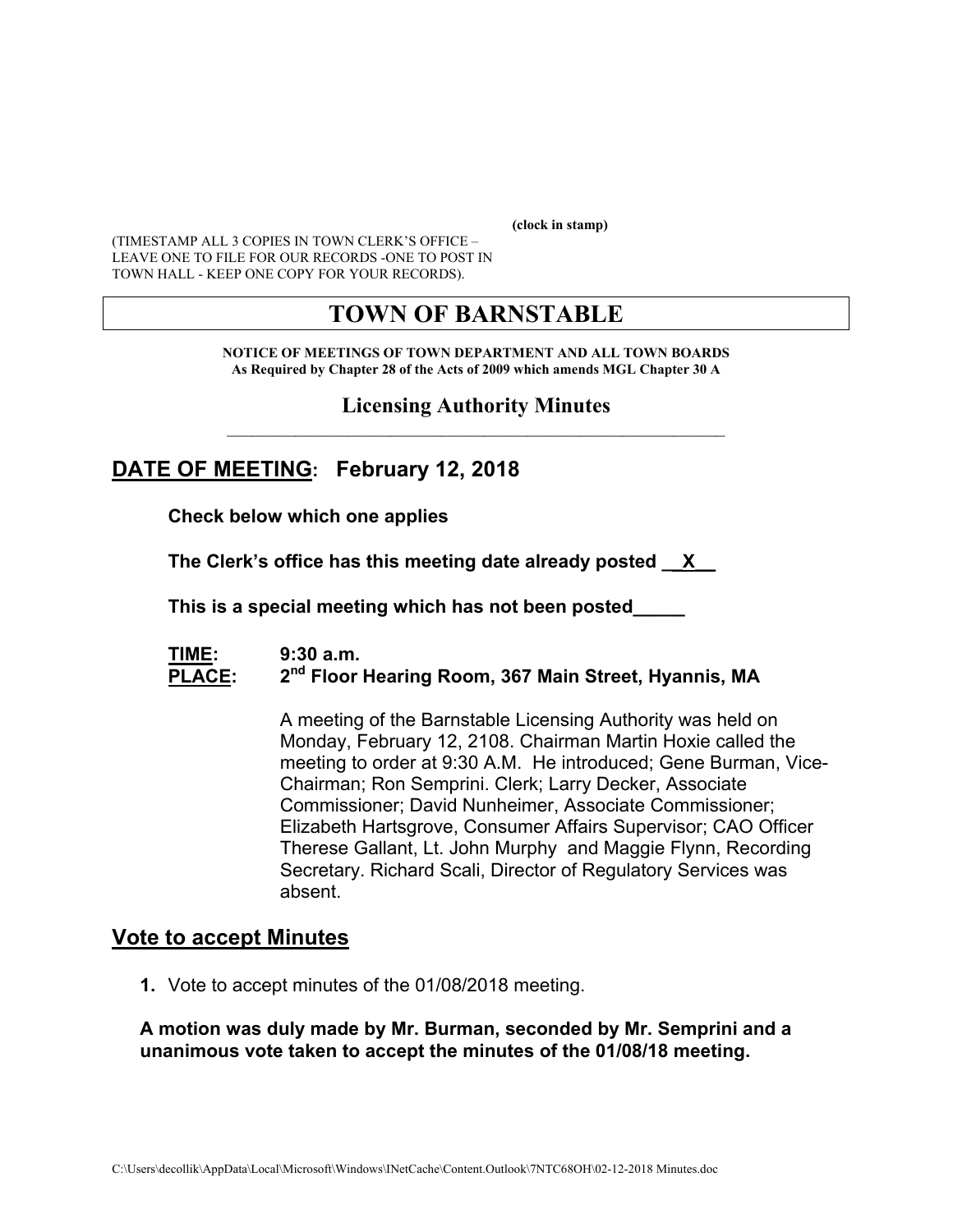## **New Business:**

## **1. Consent Agenda:**

**A motion was duly made by Mr. Burman, seconded by Mr. Semprini and a unanimous vote taken to accept the Consent Agenda as presented.**

## **Public Hearings:**

**1. Application for a New Annual Common Victualler License:** Application of Ronny's Pizza Inc., d/b/a Ronny's Pizza, 11 Ridgewood Ave., Hyannis, Ronny Fraga, Manager, for a new Annual Common Victualler license. Hours of operation will be 11:00 AM to 1:00 AM daily. There will be 82 interior seats, 10 standees and 5 employees, as approved by the Building Commissioner on 11- 30-17.

#### **\*\*\*\*\*Continued from 12/27/2017 Hearing\*\*\*\***

*Ronny Fraga appeared for the application. He stated he has been closed for 45 days and this has been a tremendous hardship for him and his employees; his bills are piling up. He brought letters of support per Lt. Murphy's request (see attached), these letters were reviewed by the Board during the meeting. Mr. Fraga stated that he opens his doors for individuals that need an opportunity for a job that may not be eligible somewhere else.* 

*Lt. Murphy advised the Board that the BPD looked into any issues with Scotties Pizza in relation to public safety concerns; nothing was found to suggest that the BPD should stand against Ronny Fraga from opening. Lt. Murphy did acknowledge that historically the location itself has had issues.* 

*Ron Semprini questioned the discrepancy in numbers of seats between the Health and Licensing Departments. Mr. Fraga stated that he has changed nothing from the previous licensee.* 

*Mr. Semprini explained that he is responsible for doing his due diligence in making decisions for the town so bear with him and his questions. In reference to the Scottie's location, the last four businesses have come and gone, involved with drugs; specifically in the last 3-4 years. Mr. Fraga explained that he will be there all the time. Mr. Semprini asked about the lease; who are your heirs and the \$20,000 deposit. Where is the documentation for the monies?* 

*Ms. Hartsgrove commented that the heirs would need to apply for a license and in terms of the security deposit; documentation is not required since alcohol is not involved. Additionally Scottie's did pass the last compliance check conducted by the BPD.*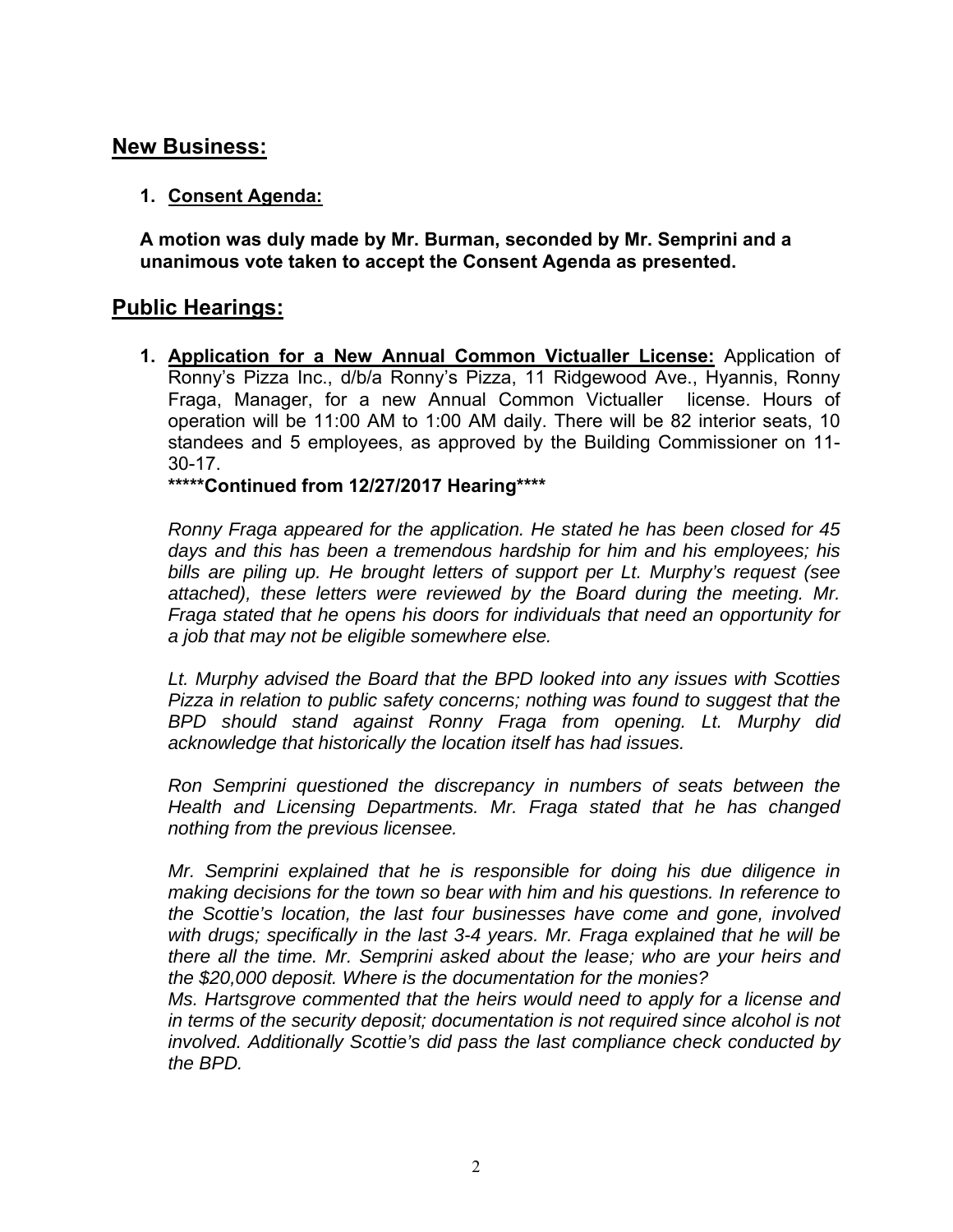*Mr. Hoxie asked if he intended on applying for alcohol in the future. Mr. Fraga stated he is going to try and succeed without alcohol.* 

*Mr. Burman expressed concern that Mr. Fraga did not witness anything illegal at the premises since November, 2016. Mr. Fraga reiterated thatb drug deals were not conducted at Scotties.* 

*Mr. Fraga reviewed the security camera details and agreed to have cameras installed by the bathrooms when asked by Mr. Semprini.* 

*Lt. Murphy asked if Alex MacDonald is an employee. Mr. Fraga stated that he does not want to see his picture. Lt. Murphy commented that a vacant building on the corner is not benefit, a viable well run business would be a benefit.* 

*Public Comment: Dennis Kelly stated he has no problem with him opening the restaurant but he may want to remove the bush on the corner that may be hazardous to traffic. Mr. Fraga said he will notify the owner.* 

*Mr. Hoxie stated that the applicant deserves the opportunity to open.* 

**A motion was duly made by Mr. Semprini, seconded by Mr. Hoxie and a 2-1 vote taken to accept the application as presented.**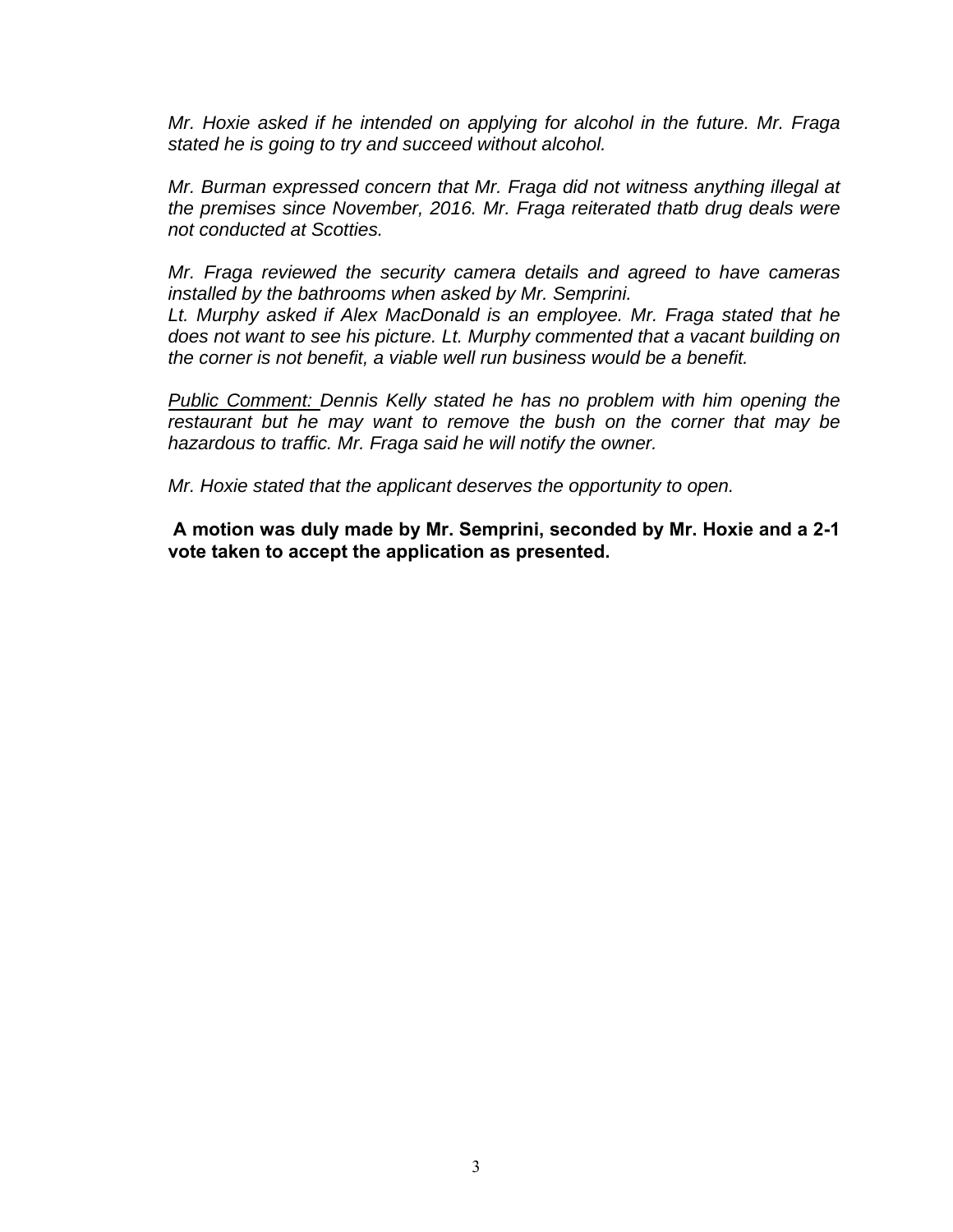## **Licensing Division Updates:**

- **1. Licensing Department updates:** Ms. Hartsgrove updated the Board that Seasonal Renewals are in the process of being mailed.
- **2. Police Department updates:** Lt. Murphy updated the Board that he and Officer Gallant met with the Mall and Ten Pin Eatery regarding security concerns. They are on target for a spring opening.
- **Matters not reasonably anticipated by the Chair**

**The list of matters, are those reasonably anticipated by the president/chair, which may be discussed at the meeting. Not all items listed may in fact be discussed and other items not listed may in fact be discussed and other items not listed may also be brought up for discussion to the extent permitted by law. It is possible that if it so votes, the sub-committee may go into executive session. For your information the section of the M.G.L. that pertains to postings of meetings is as follows: Except in an emergency, in addition to any notice otherwise required by law, a public body shall post notice of every meeting at least 48 hours prior to such meeting, excluding Saturdays, Sundays and legal holidays. In an emergency, a public body shall post notice as soon as reasonably possible prior to such meeting. Notice shall be printed in a legible, easily understandable format and shall contain: the date, time and place of such meeting and a listing of topics that the chair reasonably anticipates will be discussed at the meeting. Meetings of a local public body, notice shall be filed with the municipal clerk, and posted in a manner conspicuously visible to the public at all hours** 

#### **The meeting was adjourned at 10:07 AM**

**Respectfully submitted,** 

**\_\_\_\_\_\_\_\_\_\_\_\_\_\_\_\_\_\_\_\_\_\_\_\_\_\_\_\_ \_\_\_\_\_\_\_\_\_\_\_\_\_\_\_\_\_\_\_\_\_\_\_ Margaret D. Flynn, Recorder Margaret D. Flynn, Recorder Array Ron Semprini, Clerk Town of Barnstable Licensing Authority Town of Barnstable Licensing Authority**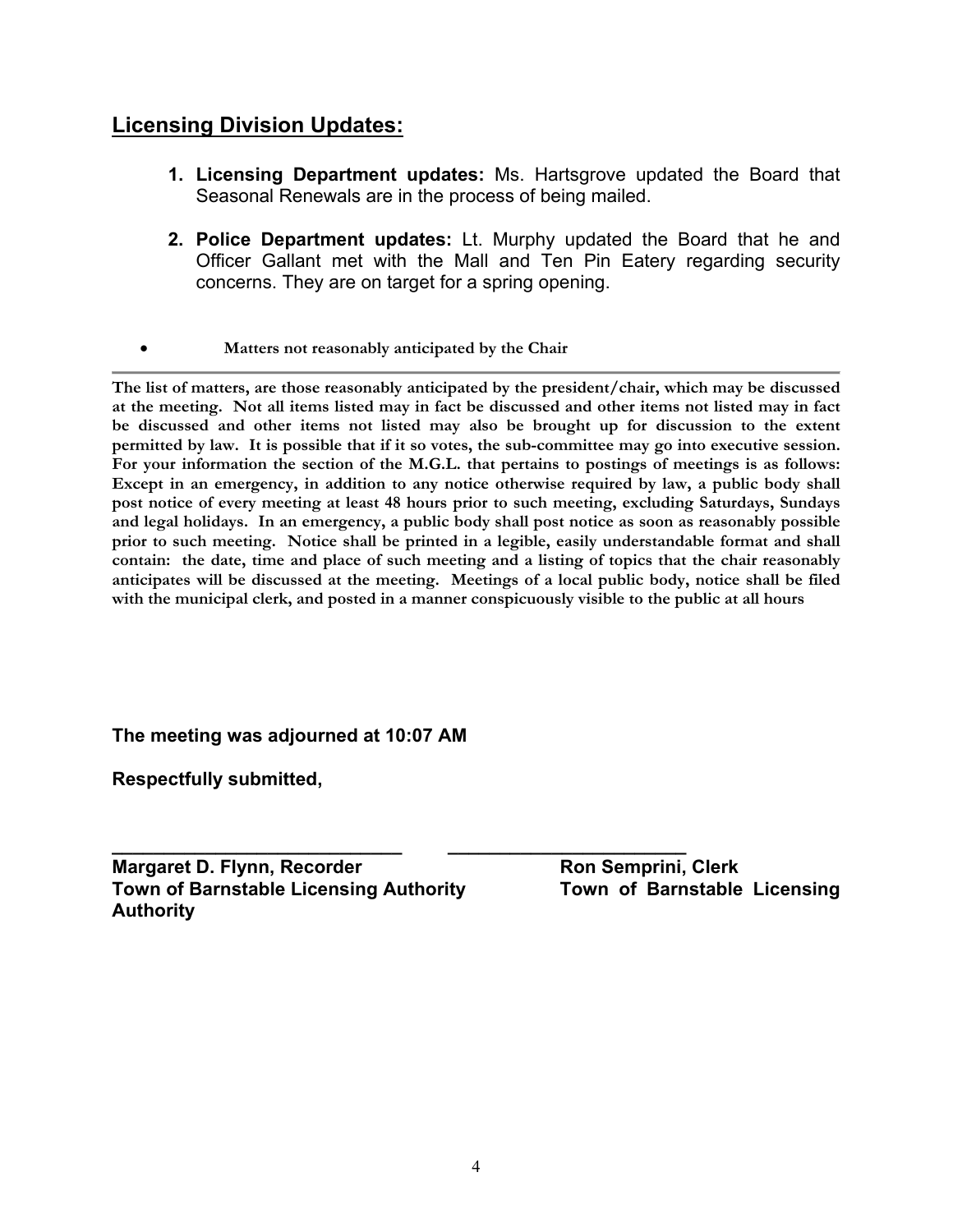# **Town of Barnstable Consumer Affairs Elizabeth G. Hartsgrove, Supervisor Licensing Authority 200 Main Street Hyannis, MA 02601 www.town.barnstable.ma.us**

Telephone: (508) 862-4674 Fax: (508) 778-2412

# **BARNSTABLE LICENSING AUTHORITY CONSENT AGENDA February 12, 2018**

## **Renewals:**

- **1. Application for (21) One Day Entertainment Licenses:** Application of Jenn Dashnaw on behalf of the Cape Symphony for 21 One Day Entertainment licenses (schedule attached) for the 2018 Symphony Schedule. All concerts will be held at the Barnstable Performing Arts Center, 744 West Main St., Hyannis.
- **2. Application for a One Day All Alcohol and Entertainment Licenses:** Application of Bill Sykes on behalf of Best Buddies International for a One Day All Alcohol and Entertainment licenses for the Annual Best Buddies Challenge. The event is to take place at 110 Craigville Beach Rd, Centerville on June 2, 2018 from 3-6 PM. Previous license conditions are attached. Entertainment is including amplified music and dancing by patrons.
- **3. Application for a One Day Entertainment License:** Application of Thalia Haseotes on behalf of the Cold Noses Foundation for a One Day Entertainment License for the annual Paws at the Beach Pet festival. The event is to take place on September 22, 2018 from 10:00 AM-4:00 PM at 997 Craigville Beach Rd, Centerville (Craigville Beach). Entertainment will include an amplified DJ.
- **4. Application for two One Day Entertainment Licenses:** Application of Cecelia Carey on behalf of the Hyannis Rotary Club for two One Day Entertainment Licenses for the Annual Hyannis Rotary Home and Garden Show. The event will take place on March  $17<sup>th</sup>$  and  $18<sup>th</sup>$  from 9:00 AM to 5:00 PM at the Barnstable High School, 744 West Main St., Hyannis. Entertainment is to include a 3 piece live band with 2 performers.